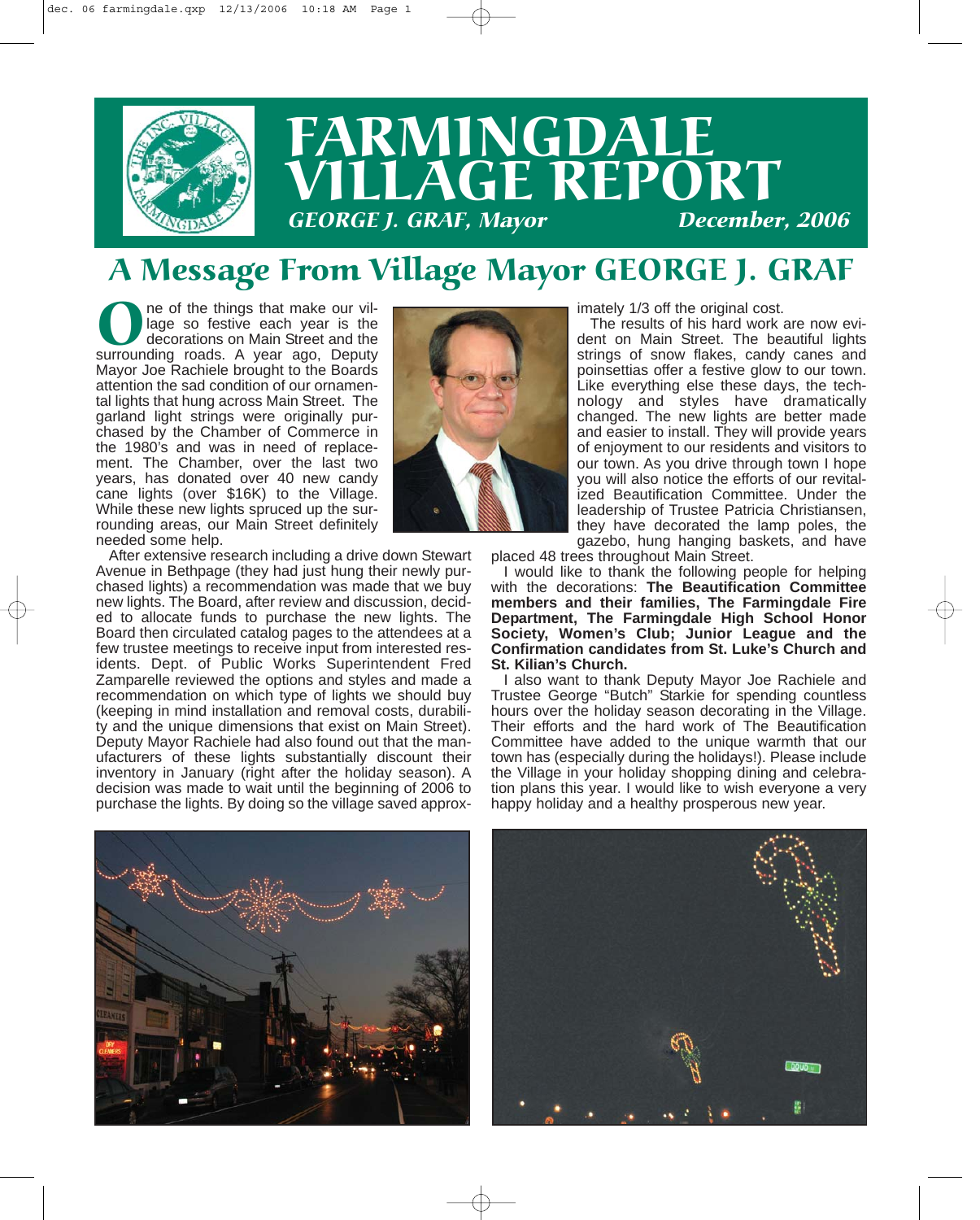## Village Holds Eighteenth Annual Holiday Lighting of the Village's Tricentennial Tree



**L-r: Outgoing Farmingdale Chamber of Commerce President Pete Yovine, Kiwanis President Rosemary Trudden, Incoming Chamber President Debbie Podolski, Mayor George Graf, Farmingdale Chamber Exec. VP, Ralph Ekstrand, Village Trustee Tom Langon, Farmingdale - Bethpage Historical Society VP Mildred Johnston and Village Historian and Tree Ceremony Coordinator William Johnston.**

The annual event was one again sponsored by the Village, the Farmingdale-Bethpage Historical Society, the Farmingdale Chamber of Commerce and the Kiwanis Club of Farmingdale. The Village Board would like to thank our Village Historian Bill Johnston who once again coordinated the event. Special thanks also go to Village Pops Director Brad DeMilo for assisting as the events emcee. The music was provided by the South Shore Brass Ensemble and the Howitt Select Choir. Refreshments were provided by the Kiwanis club after the event.



**Village of Farmingdale Mayor George Graf, with the help from our local children, shouts the command to light the Tricentennial Tree.**

#### **IMPORTANT NUMBERS:**

**Village Hall- 516-249-0093 Village Administrator -Village Clerk: Dave Smollett -516-249-0093 Taxes, assessments, licenses, water billing, parking permits, senior citizen taxi coupons, street light outages, public information, Public Works: Fred Zamparelle, Superintendent: 516-249-0111 Street Maintenance, curbside tree planting Village Water District: Doanld Ott, Supervisor: 516-249-6770 Garbage Collection: (Town of Oyster Bay): 516-677-5848 Building Department: Ron Craig, Superintendent: 516-249-0093 ext. 220 Permits and certificates of occupancy Justice Court: Court Clerk: 516-293-2292 Parking and moving violations, code violations Registrar- Lillian Kowalski: 516-249-1045 Birth and death certificates Code Enforcement: 516-249-0093 ext. 222 FIRE DEPARTMENT -EMERGENCY ONLY 516-249-0070**

### **Next Trustee Meeting-January 2 at 7:30 PM**

**This meeting will include a public hearing to consider 2 new zoning laws. The zoning laws are the product of the study the Board has undertaken during the zoning moratorium. One proposed law would increase the lot width required for homes in the B District. The other would introduce Office/Residential Use to the B District as a permitted use with a special exception. The public is invited to comment on the proposed laws at the hearing.**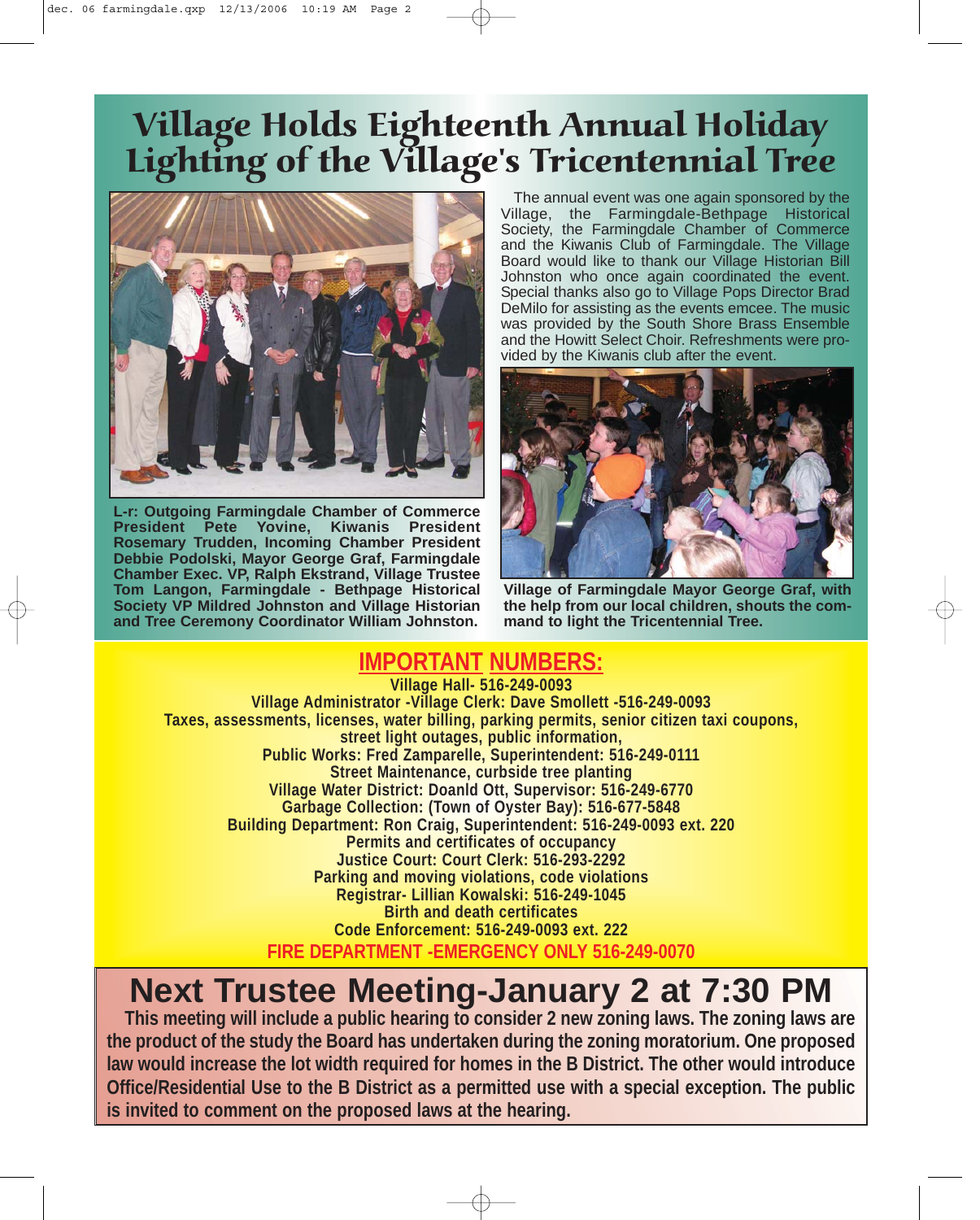# FROM THE CHIEF'S OFFICE

**By Chief John Salerno, Farmingdale Fire Department**

The Christmas season is upon us. While many of you have already hung your lights, I still want to review some safety tips. Holiday decorating presents a few hazards: climbing ladders, walking on roofs and faulty extension cords. Stringing lights can be a fun time for everyone as long as we can do it safely. Every year slip and fall injuries increase. Some are minor and some major. I know you don t want to spend the holidays in traction. So why does this happen? Mostly because all of us wait till the coldest, snowiest days to hang lights, hey why do these things on a Saturday afternoon? When we can do it at 6:30 at night right after work, when it's nice and dark and we are tired from work and rushing to get it done. We all do it! So don't knock yourself, or feel I am can make this year's holiday season safe. First let's get the them, check for any frayed areas **Chairman Tim Dillon.** and plug them in. (The time to

find broken bulbs is before we hang them). Ok, all the lights work, now's the time to call the kids and let them finish the rest, while you relax on the couch with the eggnog and it's a "Wonderful Life". But if your kids are out, and it's all up to you, its time to put the ladder up. This is a 2-person job, one person to climb and one person to foot the ladder so it doesn't slip out, so remember to have your lovely wife wear the proper shoes to climb the ladder, just kidding, either way someone has to hold the ladder. Just remember your wife will be the person calling 911 should a mishap happen so be nice to her and remember she didn't pack the bulbs away last year so its not her fault they look like fat green spaghetti. Lets talk about your shoes (Slippers and flip-flops are not considered the proper Christmas light hanging apparel) so wear something that has a good rubber sole. While up on the ladder remembers the 3-point rule (This is not a Football Spread). The 3-point rule is always maintaining 3 points of contact with the ladder. Which means 2 feet 1 hand, 2 hands 1 foot you get the picture? Make sure you place the ladder in an area where it will not interfere with you stringing the lights. (Bouncing the ladder across the roof is not safe). While climbing the ladder take a look at each rung, looking for cracks or bends, if any of them look unsafe get off the ladder and borrow one from your neighbors. The Top of the ladder should be at least two feet above the roofline. Hanging your foot over the edge looking for that top rung is not safe. As you hang the



picking on you but that's human **The Farmingdale Fire Department recently held its annual Inspection and** nature. So now that we have that **Installation Dinner. Mayor Graf joined with Town of Oyster Bay Councilman** out of the way lets see how we **Anthony D. Macagone and New York State Senator Kemp Hannon to thank** lights out of the garage, untangle Senator Kemp Hannon, Mayor George Graf, FFD Board of Commissioners **and acknowledge their efforts. l-r: Sal Pontillo, 2nd Assistant Chief Keith Ryan, Councilman Anthony Macagnone, Assistant Chief Skip Schumeyer,**

lights keep your mind on your surroundings, Electrical wires, tree branches etc. Even though it may look safe, liters and gutters will not hold a 200-lbs.-man, ok 220 lbs. but I m starting my diet after the holidays. Never the less laying on your back with a leaf filled gutter on your chest will not make for a good Christmas card photo, (Believe me she will have a camera) and you know your wife will be glad to snap the picture and show her friends. So don't hang on the gutters or use them as footrest. While on the roof patients can be your best friend, If the string of lights gets hung up on something, its better to get off the ladder or walk back to where it is caught rather then having a tug of war with an electrical cord. Remember tug of war with your friend's back in the day. When your friend would let the rope go and you would fall on your butt. Well same thing applies here, but remember where you are, the roof! It's a long way down. I think you get the point. Walking on a roof is no easy task, it can become very unstable and you can lose your footing easily. So if you follow these little safety tips, you should be home for Christmas standing in an upright position. There will be no incrimination photos of you on the Internet with the label "My know it all husband"! Well the lights are hung; your wife is happy so come down from the roof and plug them in, sit back and enjoy the rest of your holiday. The Farmingdale Fire Departments Chiefs Office and Members wish the residents of Farmingdale a very safe and happy holiday.